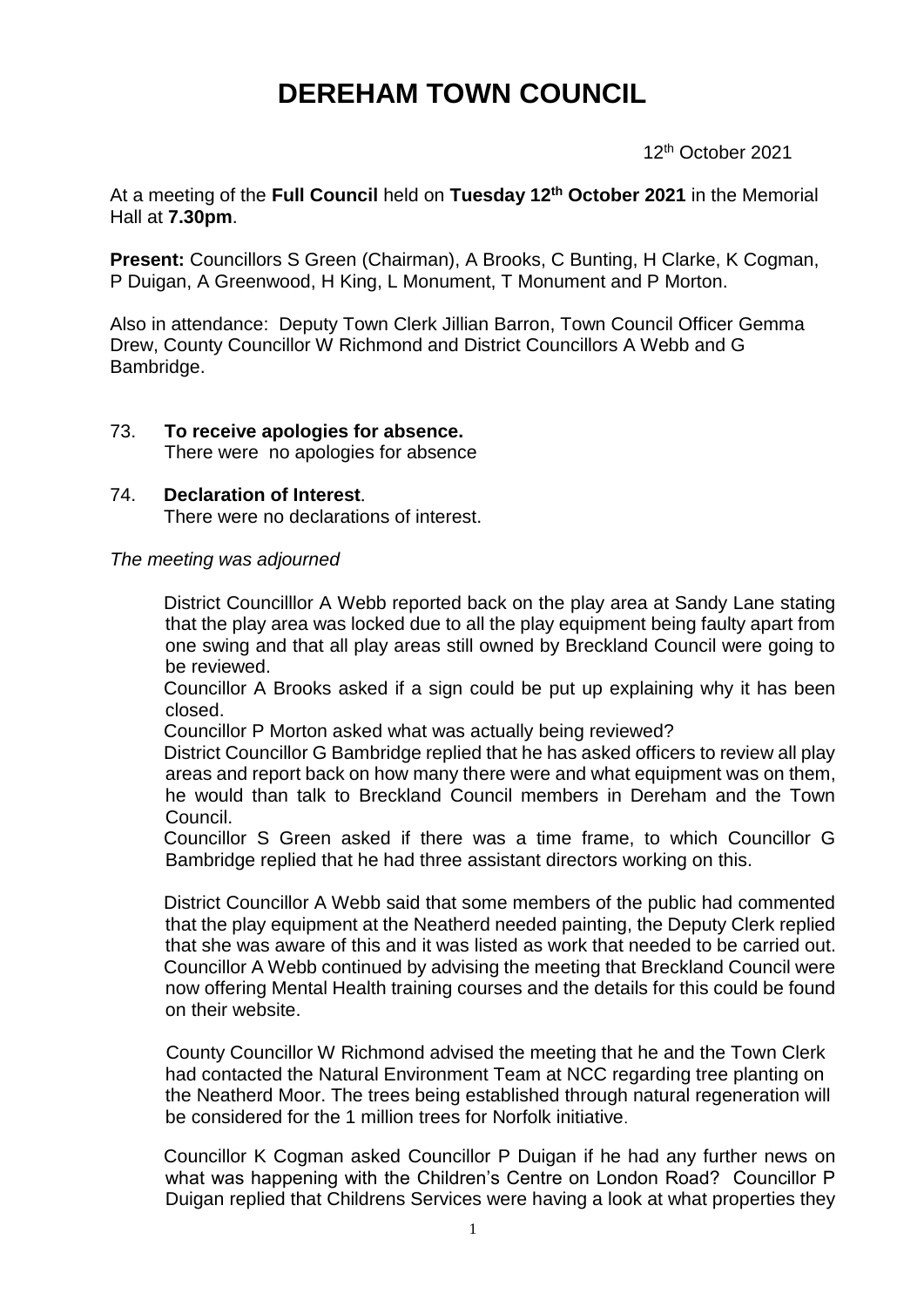rent and how they use them and to 'watch this space'.

## *The meeting resumed*

It was agreed to change the order in which the items were considered at the meeting. Item 7 on the agenda was taken as the next item.

## 75. **Update on Safari Way.**

District Councillor G Bambridge said that he did not have much to add to his last report regarding the litter in the ditch. He said that this is an unfortunate situation, usually you can find out who a land owner is within 2 to 3 weeks but this one was proving more difficult, he continued by saying that he believes Breckland Council are getting closer to finding out who owns the land at Safari Way and when they do there are certain actions they can take. He continued saying that the hedge may be a problem as it is over 100 years old and the wire fencing is not necessarily boundary, also riparian law says that land owner own land to the centre of a ditch this is not always the case but he is hopeful Breckland Council will find out the ownership and will forward the outcome to the Mayor and Clerk to circulate.

## 76. **To receive announcements.**

The Mayor, Councillor S Green announced that he had attended the following events:

| 4 <sup>th</sup> September 2021    | المناسب المتعادل | Royal British Legion 100 <sup>th</sup> Anniversary Show |
|-----------------------------------|------------------|---------------------------------------------------------|
| 6 <sup>th</sup> September 2021 -  |                  | High Sheriff of Norfolk's Reception at Cromer Pier      |
| 14th September 2021 -             |                  | Gemini Open Day                                         |
| 15 <sup>th</sup> September 2021 - |                  | Battle of Britain Service at War Memorial Dereham       |
| 10 <sup>th</sup> October 2021     | $\sim$ $-$       | <b>Dereham Civic Service</b>                            |

The Deputy Mayor, Councillor H King announced that he had attended the following event:

24th September 2021 - Wymondham Civic Service

77. To receive, confirm as correct and sign the minutes of the **Full Council meeting** held on **Tuesday 14th September 2021.**

Proposed by Councillor S Green, the minutes of the Full Council meeting Tuesday 14th September 2021 were agreed and signed.

## 78. **Virtual Heritage & Open Spaces Committee meeting** (a) To receive, confirm as correct and sign the minutes of the meeting held on **Tuesday 28th September 2021.**

Proposed by Councillor P Duigan, the minutes of the Virtual Heritage & Open Spaces Committee meeting Tuesday 28<sup>th</sup> September 2021 were agreed and signed.

(b) To receive a report from the Chairman, discuss any matters arising therefrom.

The following recommendation was agreed and approved by the Council: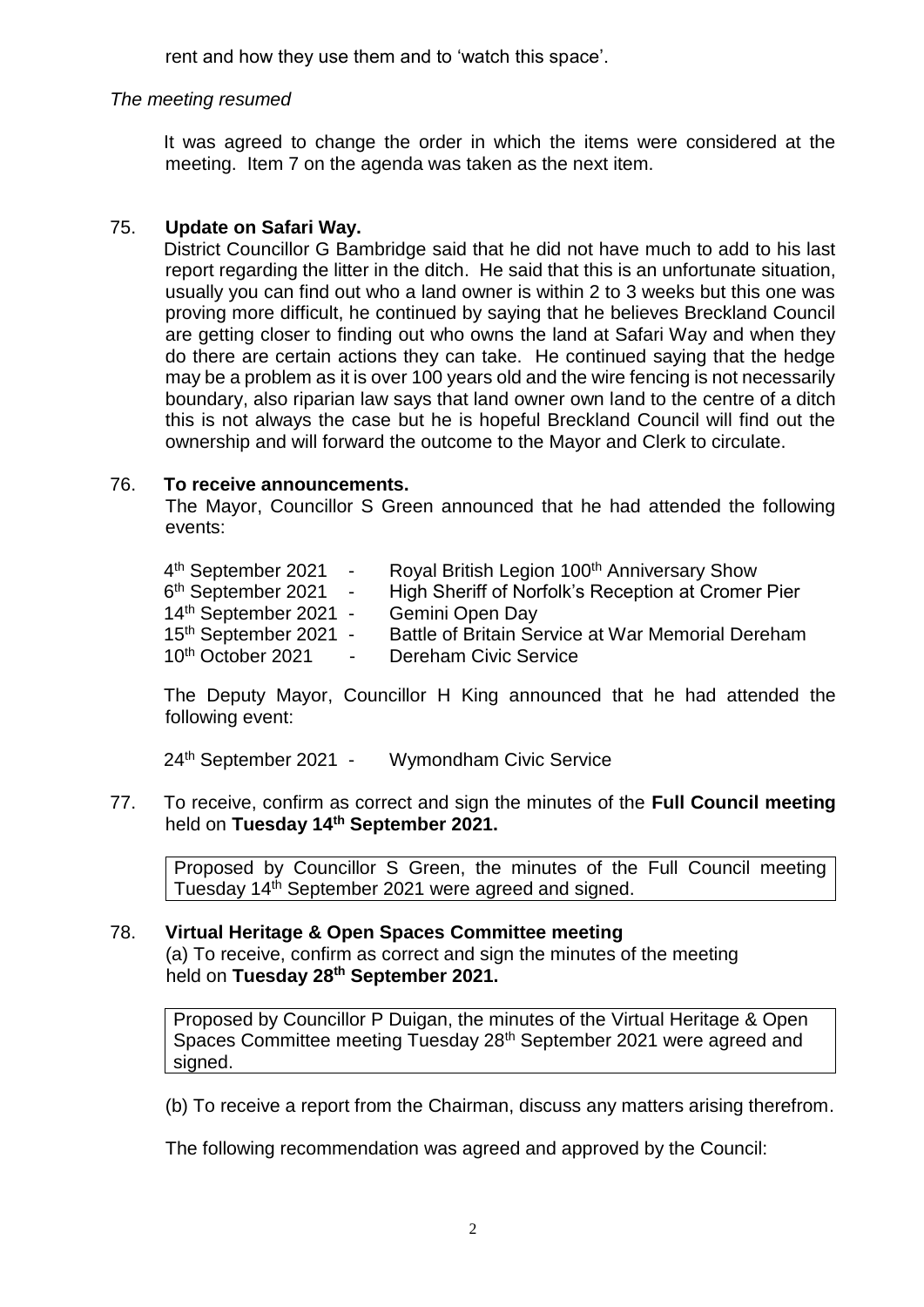# **To discuss a criteria for selection of suitable subjects for plaques.**

It was agreed that the criteria set by English Heritage (shown below) be used as guidance subject to the possibility of changes being added in the future.

# **People:**

- The person should be deceased and at least ten years should normally have passed since their death
- The person should have made a significant contribution to the history of Dereham or be eminent through their profession or calling
- Their time in Dereham must have been a significant period, either in duration or importance, within their life and work
- The plaque is situated on the building with which they are associated, either as their home or place of work and in a prominent position. If the building is listed permission, will be needed from Breckland District Council before proceeding
- There should only be one plaque dedicated to that person within Dereham

## **Events to be commemorated should:**

- Have occurred at least twenty years ago
- Be instantly recognizable to the majority of the general public
- Have significance to the town of Dereham

# **Locations or particular buildings should:**

- Be known locally or nationally as of especial significance and worthy of lasting recognition
- Have visible remains intact

Animals and fictitious characters will not be considered for commemoration.

## 79. **To receive and adopt the list of accounts paid, the Financial Statement and list of accounts to be paid.**

Proposed by Councillor S Green, the list of accounts paid, the Financial Statement and list of account to be paid were agreed.

Councillor A Brooks left the meeting.

## 80. **To consider quote for flooring for offices.**

It was agreed that the flooring for the offices be purchased from Dereham Tiles and Carpets and be fitted by Initial Flooring as per the quotes.

## 81. **Exclusion of Press and public.**

Proposed by Councillor S Green, seconded by Councillor H King it was agreed to pass a resolution to exclude the Press and Public from the meeting